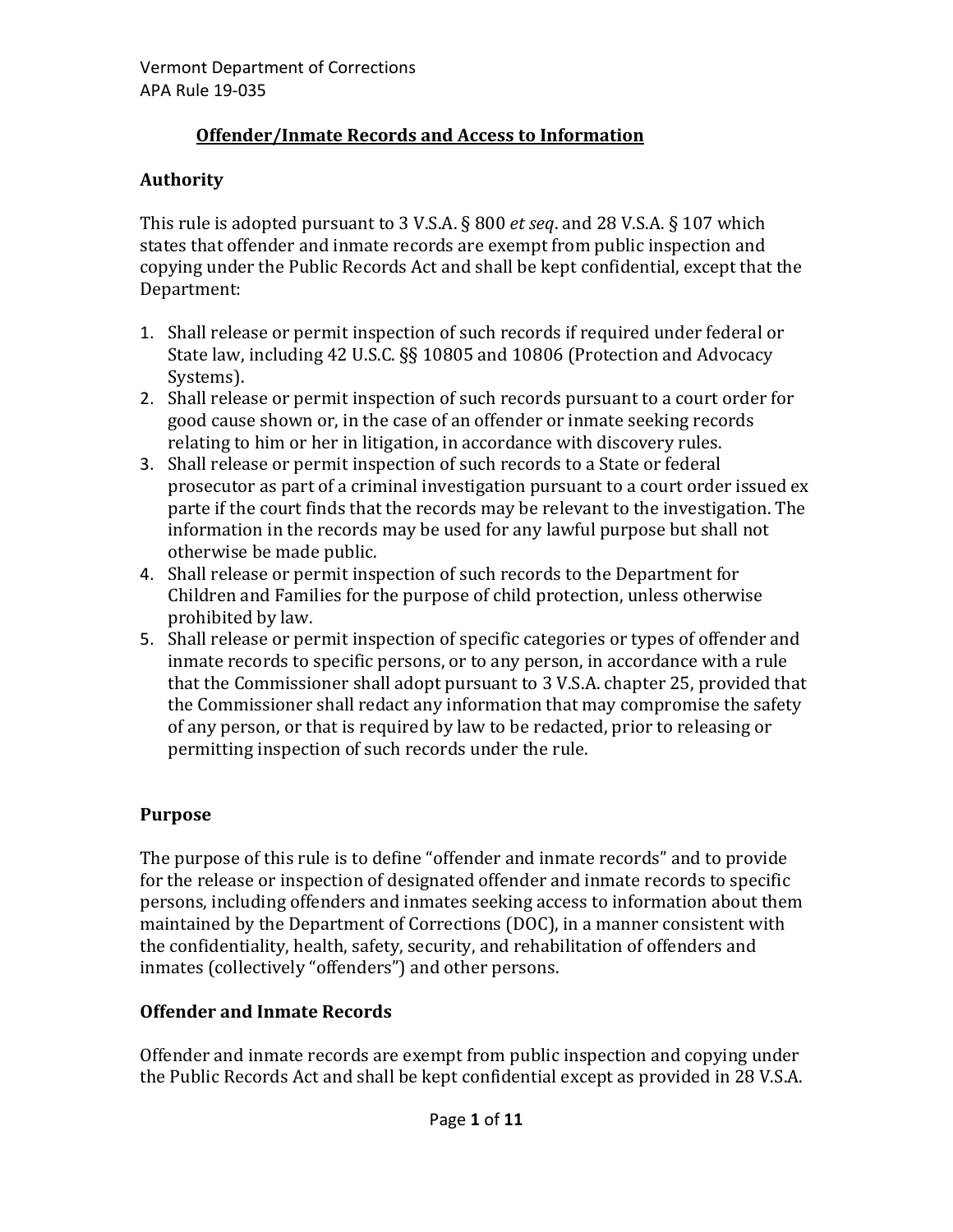§ 107(b) and in this rule. "Offender and inmate records" means all of the information generated, collected, and maintained by the DOC for any inmate or offender.

### **Health Records**

Access to medical, mental health, and alcohol and drug treatment records is governed by the Health Insurance Portability and Accountability Act (HIPAA), accompanying regulations, and 42 C.F.R. Part 2. These health and treatment records are not included in offender and inmate records for the purpose of this rule.

#### **Education Records**

Offenders are entitled to inspect and review their education records pursuant to the Family Educational Rights and Privacy Act. Education records are not included in offender and inmate records for the purpose of this rule.

### **Information Provided to Persons Other than Offenders**

Vermont law expressly authorizes disclosures of offender records and information in specific, limited circumstances which remain unchanged by this rule. This rule addresses the release of information as outlined in the Authority section of this document.

- 1. The DOC has determined that the public interest served by the disclosure to any person of the following categories of information, which comprise the Public Use File, outweighs the privacy, security, or other interest in keeping the information confidential. The Public Use File is accessible by any person on the data.vermont.gov website or by submitting a request to the DOC, in writing, pursuant to the Vermont Public Records Act, 1 V.S.A. 315 *et seq*. The Public Use File includes an offender's:
	- a) Last name;
	- b) First name;
	- c) Middle name;
	- d) Known aliases;
	- e) Current age;
	- f) Booking date;
	- g) Date released if applicable;
	- h) Race;
	- i) Sex;
	- j) Town of residence;
	- k) Active agencies;
	- l) Probation and Parole Officer;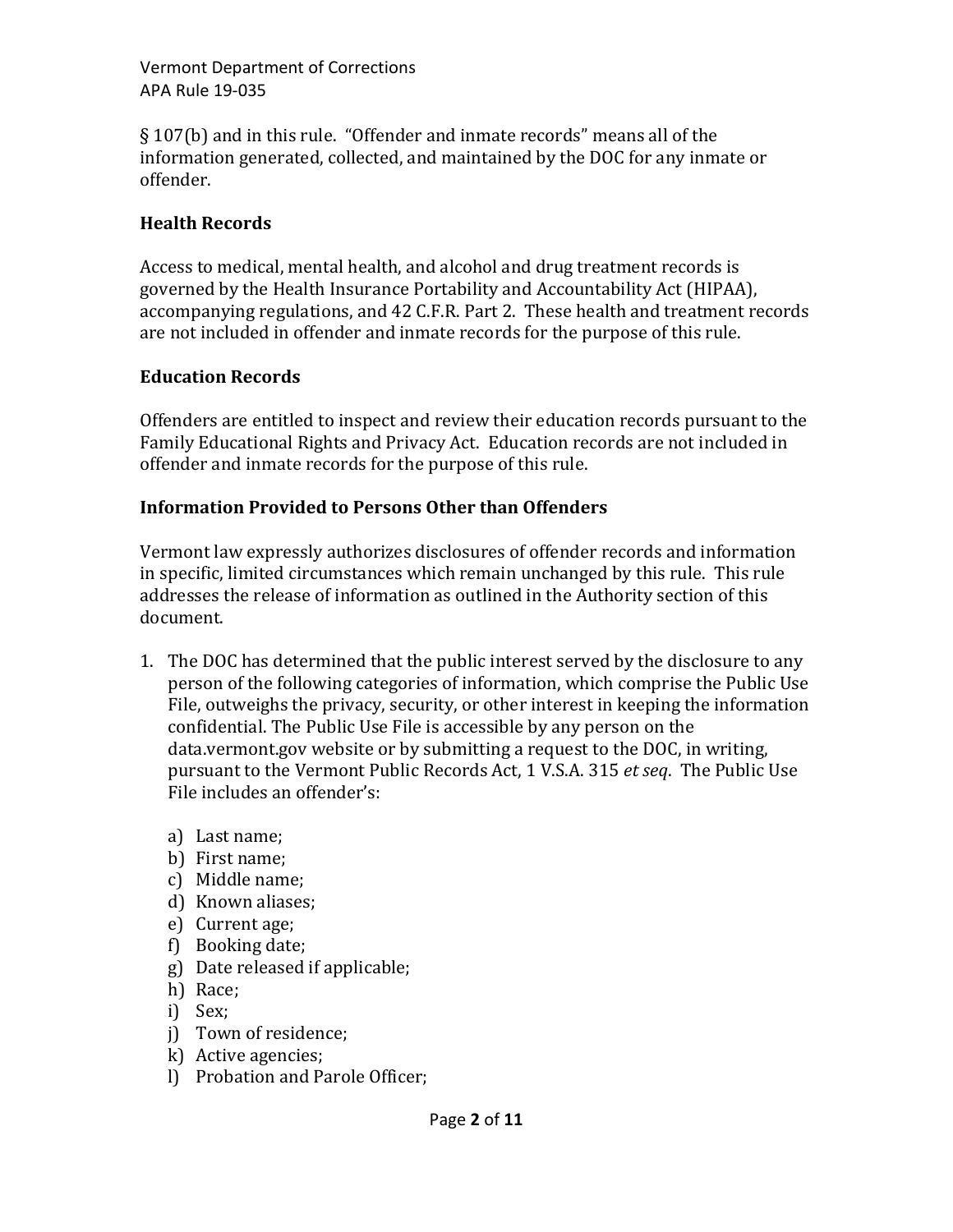- m) Corrections Service Specialist;
- n) Minimum release date;
- o) Maximum release date;
- p) Legal status;
- q) Charge status;
- r) Charge description;
- s) Bail amount; and
- t) Sentence for each charge.
- 2. The DOC may release and permit inspection of offender and inmate records to DOC volunteers and service providers, and the Vermont Parole Board, as required to perform their work relating to the offender.
- 3. The DOC shall provide court-appointed representatives of an offender's estate and court-appointed guardians with access to offender and inmate records required to perform their powers.
- 4. The DOC Commissioner or Deputy Commissioner may release records for reasons related to public safety or institutional security, or when it is in the best interest of member(s) of the public, an offender, or a victim.

# **Types of Information Provided to Offenders as a Matter of Course**

The DOC shall provide offenders with certain documents as a matter of course, that are part of the offender and inmate record. Documents related to an offender's custody and supervision in the following categories, that are produced or retained by the DOC in the course of its day-to-day business, shall be presumed available to an offender and shall be provided upon request to the offender's Corrections Service Specialist or Probation and Parole Officer:

- 1. Field Supervision Documents
	- a. Home Confinement Schedule
	- b. Offender Schedule (handwritten)
	- c. Request for Offender Driving Privileges
	- d. Travel Permits
	- e. Agreement to Participate in Community Restitution Program
	- f. Conditions of Supervision
	- g. Special Conditions for Domestic Violence Offenders
	- h. EPICS (Effective Practices in Community Supervision) Summary
	- i. Residence Investigation and Approval
	- j. Supervision Contract
	- k. Telephone Report Supervision Probation Contract
	- l. Field Return to Facility Explanation
	- m. Work Crew Orientation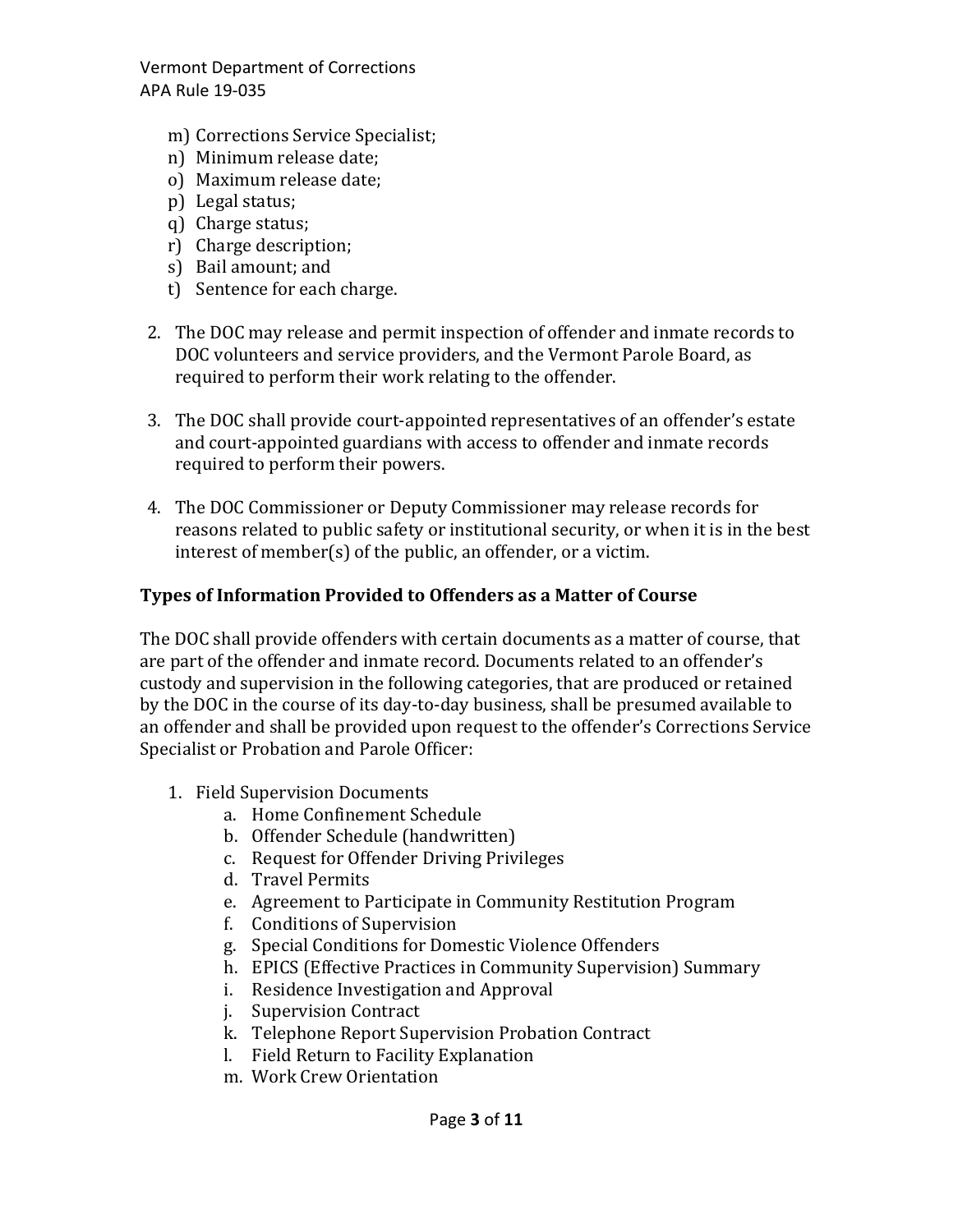- n. Payment Contract/Waiver
- o. P&P (Probation & Parole) Offender Orientation
- 2. Facility Specific Documents
	- a. Request to Produce Resident Publication Form
	- b. Resident Handbook Acknowledgement Form
	- c. Approved Visitors List
	- d. Notice of Rejection/Disposition of Mail
	- e. Request for Inmate-to-Inmate Correspondence
	- f. Telephone Request Sheets
	- g. Re-Entry Checklist
	- h. Re-Integration Furlough Planning
	- i. Residence Verification and Approval
	- j. Notice of Disapproved Publication
	- k. Outside Purchase/Special Package Request Form
	- l. Refusal of Court Clothes
	- m. Authorization of Special Observation Checks
	- n. KOP (Keep on Person) Contract
	- o. PREA (Prison Rape Elimination Act) Inmate Orientation Form
	- p. Out of State Transfer Order
	- q. Acknowledgement Forms
- 3. Administrative Segregation Documents
	- a. Administrative Segregation Review (7 day)
	- b. Administrative Segregation Placement Report
	- c. Notice of Hearing/Waiver of 24-hour Notice of Hearing
	- d. Ad. Seg. Waiver of Appearance/Hearing/Refusal to Appear
	- e. Confidential Informant Form
	- f. Hearing Report Form
	- g. Appeal Process Notice Form
	- h. Inmate Appeal Form
	- i. Notice of Review
	- j. 60 Day Central Office Review Form
	- k. Segregation Confinement Log Sheet
	- l. Special Observation Form
	- m. Removal from Segregation Status
- 4. Grievance Documents
	- a. Right to Grieve Form
	- b. Informal Complaint & Plan for Resolution Form
	- c. Offender/Inmate Grievance Submission Form
	- d. Grievance Investigation & Superintendent's/District
	- e. Manager/Supplemental Housing Manager Response
	- f. Grievance Submission Rejection Memo
	- g. Decision to Appeal to Corrections Executive
	- h. Response to Appeal to Corrections Executive
	- i. Decision to Appeal to Commissioner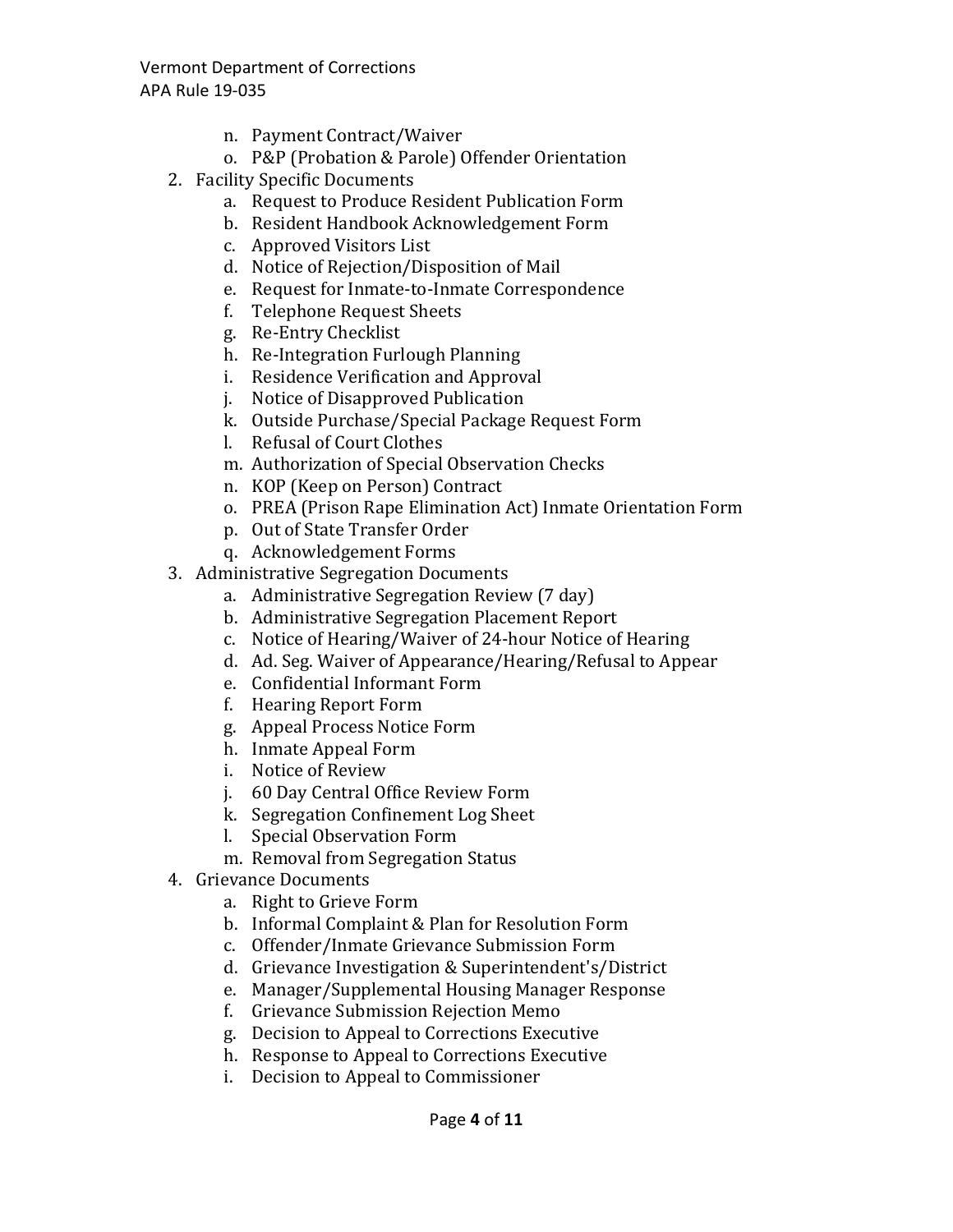- j. Response to Appeal to the Commissioner
- 5. Furlough Violation Process Documents
	- a. Notice of Suspension Report form
	- b. Notice of Hearing/Waiver of 24-hour Notice
	- c. Waiver of Appearance/Hearing/Refusal to Appear
	- d. Confidential Informant Form
	- e. Hearing Report Form
	- f. Inmate Appeal Form
- 6. Other Due Process Documents
	- a. Notice of Hearing for Preliminary Probable Cause Hearing
	- b. Notice of Hearing/Waiver of 24-Hour Notice of Hearing
	- c. Preliminary Probable Cause Hearing Refusal to Appear
	- d. Preliminary Probable Cause Notice of Hearing
- 7. Inmate Discipline Process Documents
	- a. Incident Reports Related to DR (Disciplinary Report)
	- b. Inmate Disciplinary Report Form
	- c. Notice of Hearing/Waiver of 24-Hour Notice of Hearing
	- d. Confidential Informant Form
	- e. Waiver of Appearance/Hearing/Refusal to Appear
	- f. Inmate Disciplinary Appeal Form
	- g. Hearing Report Form
	- h. Special Observation Form
- 8. Vermont Law Library (VTLL)Documents
	- a. VTLL02 Law Library Use Request Form
	- b. VTLL02a Law Library Sign in Sheet
	- c. VTLL05 Legal Photocopy Request Form
	- d. VTLL06 Book Loan Request
	- e. VTLL07 Law Library Inventory
	- f. VTLL08 Law Terminal Use Form
	- g. VTLL09 Typewriter Use Form
	- h. VTLL10 Supply Request Form
	- i. VTLL03 Law Library Schedule
	- j. VTLL11 End of Month Report
	- k. Facility Inmate Law Library Job checklist
	- l. Outside Purchase/Special Package Request Form
- 9. Offender Financial Information Documents
	- a. DOC's Payment Coupon
	- b. Financial Account Balances
	- c. Offender Collection Memo & Offender Financial Obligations Form (426.01)
	- d. Receipt and Disbursement Form FI61
	- e. Request/Response for Release Money for Housing
	- f. Request/Response for Release Monies for other than Housing
	- g. Staff Request for Inmate Release Money for Housing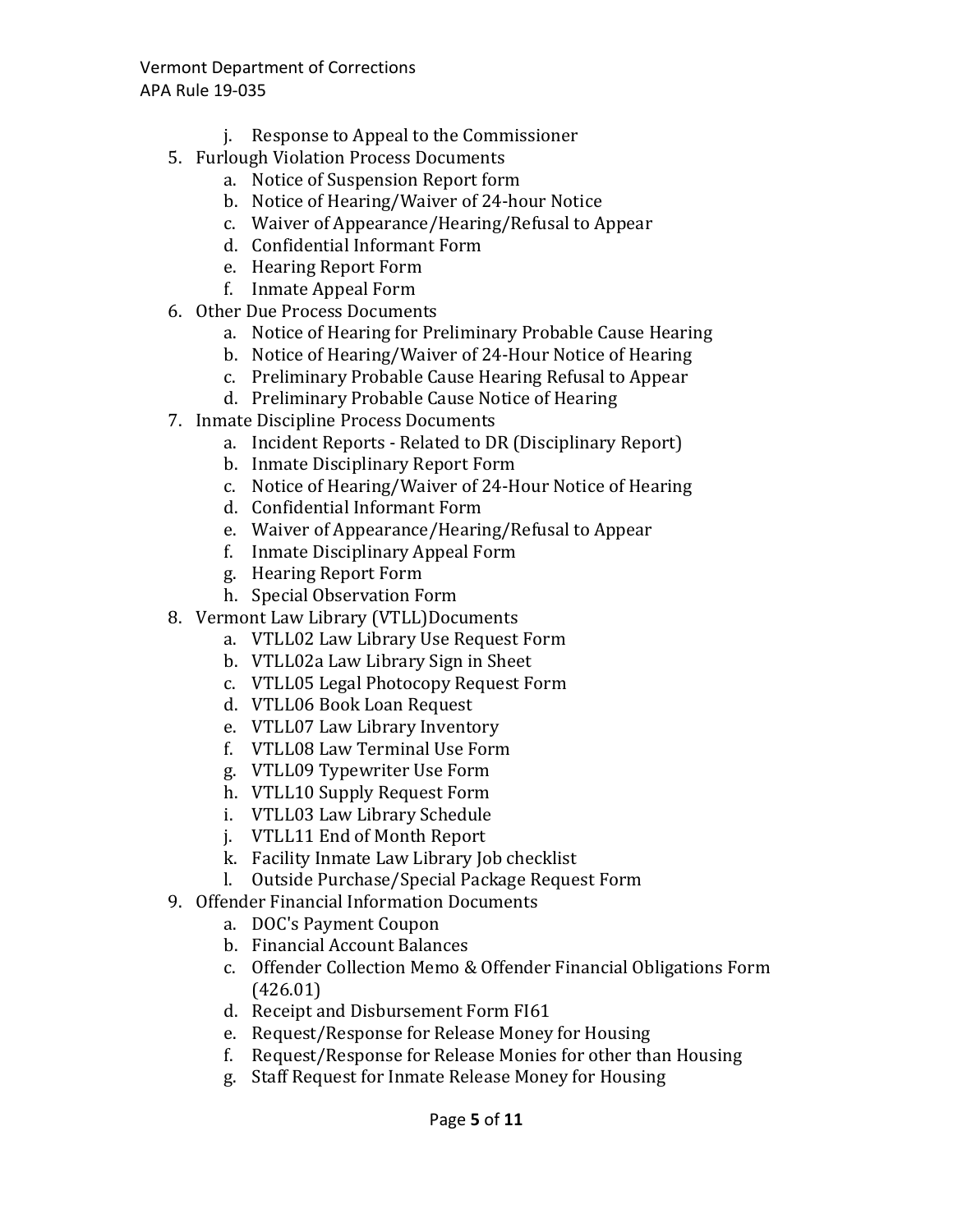- 10. Americans with Disabilities Act (ADA) Documents
	- a. ADA Accommodation Decision Appeal to Commissioner
	- b. ADA Accommodation Notification to Facility Staff
	- c. ADA Offender/inmate Orientation to ADA
	- d. Request for Reasonable Accommodation/Response Form
- 11. Special Diet/Religious Accommodation Documents
	- a. Agreement for Medical and Dental Diet Acceptance
	- b. Inmate Request for Religious Diet/Alternative Meal
	- c. Religious Diet Cancellation Request
	- d. Religious Diet Participation Agreement
	- e. Service Agreement for Medical or Dental Diet Refusal
	- f. Special Diet Cancellation Request
	- g. Inmate Religious Accommodation Request Form
	- h. Religious Accommodation Request
	- i. Religious or Alternative Diet
- 12. Property Documents
	- a. Confiscation of Inmate Property
	- b. Personal Property Report
	- c. Property Forms (Denial, Disposition, Property Receipts)
	- d. Report of Lost or Damaged Property
- 13. Risk Intervention Program/Services Documents
	- a. Agreement to Participate
	- b. Corrective Action Plan RRP (Risk Reduction Program
	- c. Corrective Action Plan VTPSA (Vermont Treatment Program for Sexual Aggressors)
	- d. Group Handouts RRP
	- e. Group Handouts VTPSA
	- f. Homework RRP
	- g. Homework VTPSA
	- h. Inmate Request For Clinical Services
	- i. Program Termination Letters
	- j. Refusal of Treatment Form
	- k. Risk Reduction Program Participation Agreement
	- l. Risk Reduction Program Plan
	- m. VTPSA Handbook
	- n. VTPSA Plan
	- o. Program Completion Assessment
	- p. RRP Offender Referral
- 14. Sex Offender Registry Documents
	- a. Certification of Compliance with DOC-Recommended Treatment
	- b. Notice Form Regarding Non-Compliant Designated High-Risk Sex **Offenders**
	- c. Sex Offender Notice of Non-Compliance Letter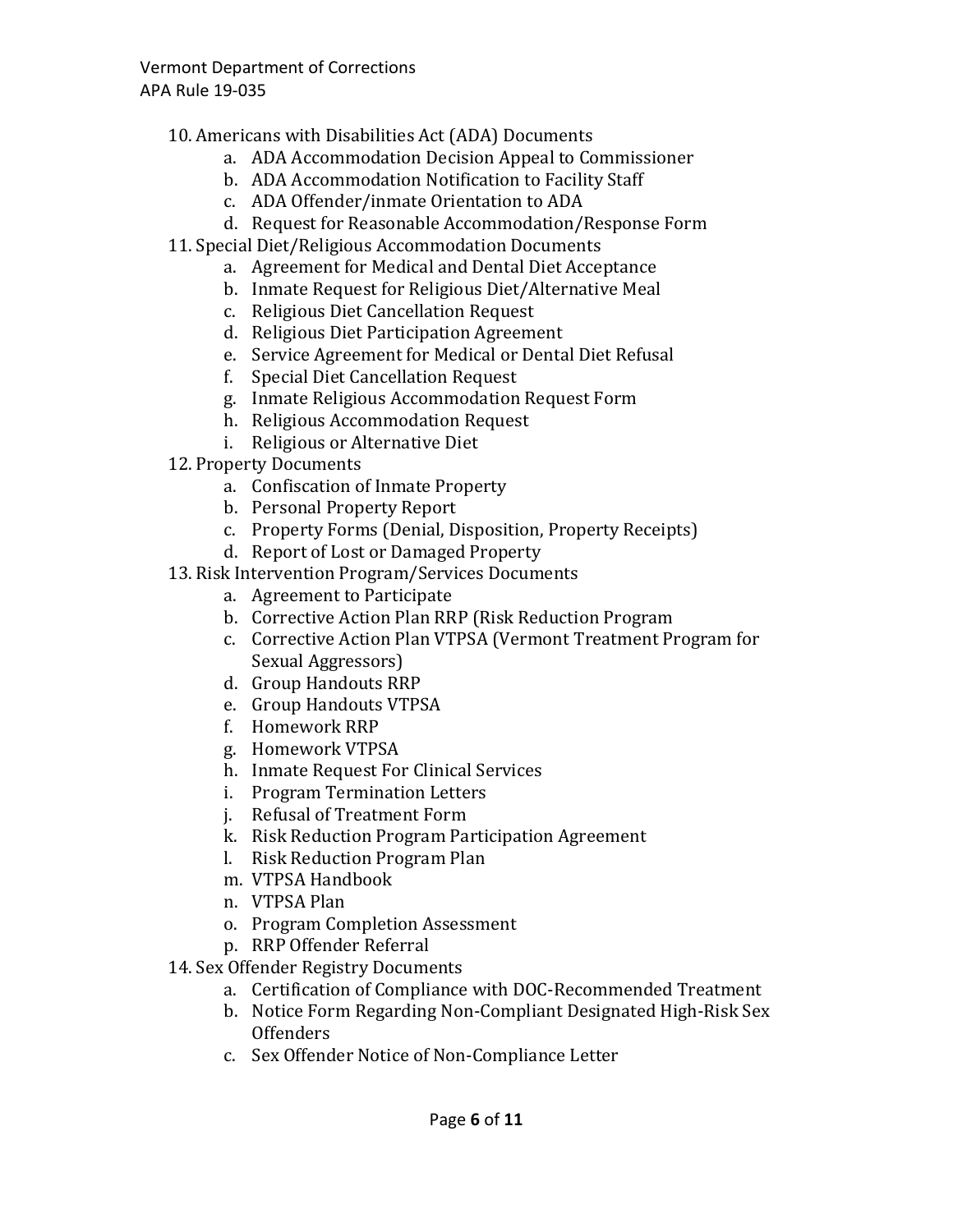- d. Sex Offender Registry Change of Address/Employment/Education Form
- e. Sex Offender Registry Change of Treatment/Supervision Status Form
- f. Sex Offender Registry Information
- g. Sex Offender Registry Notification of Requirement to Register Form
- h. Sex Offender Registry Registration Form
- i. Sex Offender Registry Update Form
- j. Vermont Sex Offender Registry Notification of Requirement to Register Form
- k. Vermont Sex Offender Registry Notification of Requirements to Register Form - Out of State Jurisdiction
- 15. Security Threat Group Documents
	- a. Security Threat Group Member Renunciation Form
	- b. Security Threat Group Member Self-Admission Form
- 16. Sentence Computation/Good Time Documents
	- a. Work Camp Good Time Notice of Award or Denial
	- b. Sentence Computation
- 17. Releases of Information; Liability
	- a. Reciprocal Release of Information
	- b. Release of Information HIPAA (Health Insurance Portability and Accountability Act)
	- c. Release of Liability
	- d. Release of Liability Declaration
- 18. Interstate Agreements
	- a. Interstate Compact & Corresponding Travel Permit
	- b. Interstate Agreement on Detainers Paperwork
- 19. Parole Documents
	- a. Modification of Parole Conditions
	- b. Parole Hearing Notices
	- c. Parole Order
	- d. Parole Summary and Decisions
	- e. Parole Reprimand
	- f. Parole Violations Report
- 20. Home Detention Documents
	- a. Home Detention Investigation Form
	- b. Department Request for Review Home Detention
	- c. Notice to Court of Home Detention Revocation
- 21. DNA (Deoxyribonucleic acid) Documents
	- a. DNA Receipt
	- b. DNA Testing Refusal Form
	- c. Notification of DNA Testing Report
- 22. Probation Documents
	- a. Juvenile Probation Violation Complaint
	- b. Probation Orders (Warrant)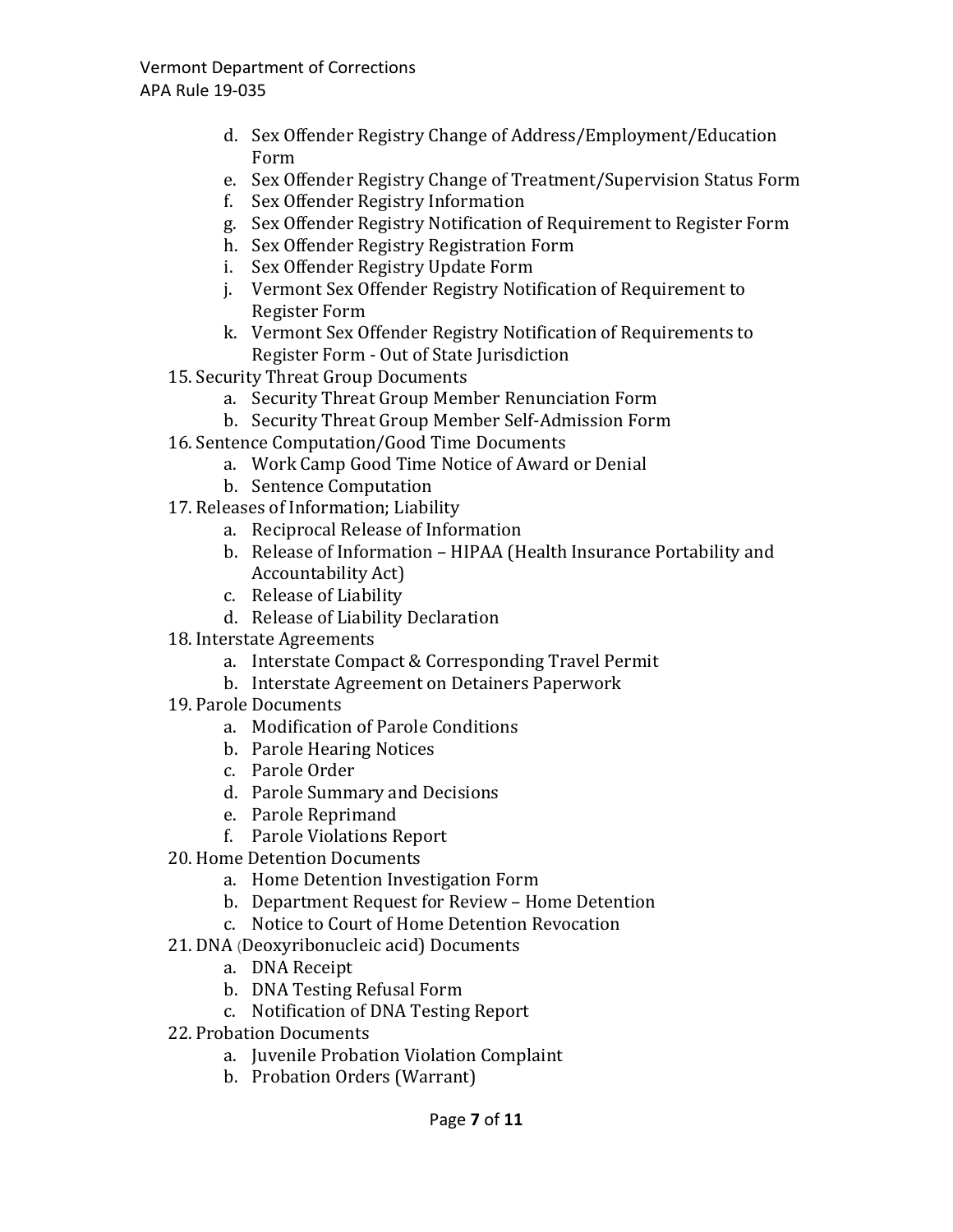- 23. Field/Electronic Monitoring Documents
	- a. Electronic Monitoring- 30 Day District Manager
	- b. Electronic Monitoring Completion
	- c. Electronic Monitor Placement
- 24. Case Planning Documents
	- a. Case Staffing Form
	- b. Case Transfer Request
	- c. Case Plan (all)
- 25. Assessments and Evaluations
	- a. Violent Risk Appraisal Guide (VRAG)
	- b. Program Services Disability Screening
- 26. Other Documents
	- a. Waiver of Extradition
	- b. Developmental Services Questions
	- c. Naloxone Interest
	- d. Affidavits from DOC staff
	- e. Court Hearing Notices
	- f. Notice of Collateral Consequences
	- g. Thinking Report
	- h. Communications with OOS (Out of State) for Extradition
	- i. CSS (Casework Service Specialist) Child Survey

### **Types of Information Provided to Offenders Only Upon Request**

The DOC shall provide offenders with certain documents, only upon request, that are part of the offender and inmate record. Requests shall be made to the offender's Corrections Service Specialist or Probation and Parole Officer and are limited to the preceding twelve (12) months of documents in each of the following categories:

- 1. Incident Reports;
- 2. Contact Notes;
- 3. Transitional Housing Case Notes;
- 4. Points-Based Classification History; and
- 5. Offender Movement History.

# **Process for Offenders to Obtain Offender and Inmate Records**

- 1. Requests by Offenders for Access to Offender and Inmate Records:
	- a) Offenders may request any document or information in their offender and inmate record available to them as a matter of course or only upon request, provided that at least one year has passed since the offender's last request for the same document or information. All requests must be in writing and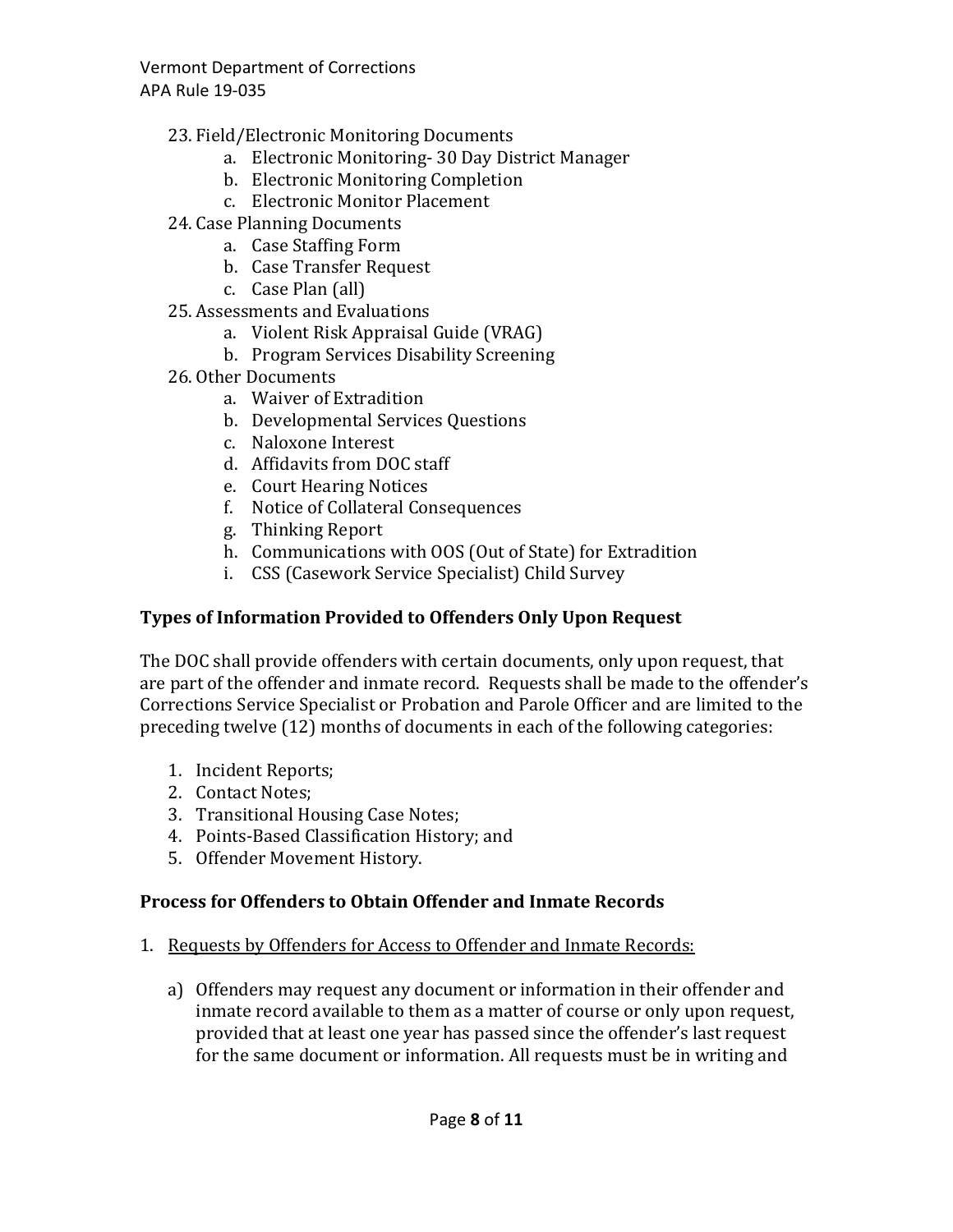> delivered to the offender's Corrections Service Specialist or Probation and Parole Officer.

- b) Offenders no longer under DOC supervision may request any document or information in their offender and inmate record that (1) was previously provided to them as a matter of course or upon request, or (2) would have been provided to them only upon request if they were still under DOC supervision, provided that at least one year has passed since the offender's last request for the same document or information. All requests must be in writing and delivered to the DOC's records officer.
- c) Information maintained in an offender and inmate record that is not provided as a matter of course or upon request as set forth in this rule is confidential, and will not be provided to an offender upon a request for access to such information.
- 2. DOC Response to Offenders' Requests for Access to Offender and Inmate Records:
	- a) The DOC shall, within thirty (30) days of the offender's written request, either provide copies of the requested information in electronic or paper format, allow the inmate to inspect the requested information, or notify the offender that access to the requested information is denied. If it is determined that review of the information by the offender could jeopardize the safety or security of the facility, the offender, or any other person, the DOC may require the inmate to inspect the requested information in the presence of DOC staff.
	- b) The DOC shall redact information that:
		- i. would unreasonably interfere with the DOC's ability to perform its functions; or
		- ii. may compromise the health, safety, security, or rehabilitation of the offender, inmate, or any another person.
	- c) The DOC shall not withhold information in its entirety because it contains some redactable information.
	- d) If the request includes documentation that has previously been provided to the offender as a matter of course or as part of a previous records request, then the request may be subject to a charge of \$ 0.01 per page.
		- i. The DOC shall provide the offender with an estimate of the charges within two business days from the date the request was submitted. Upon receipt of the estimated charges, the offender may: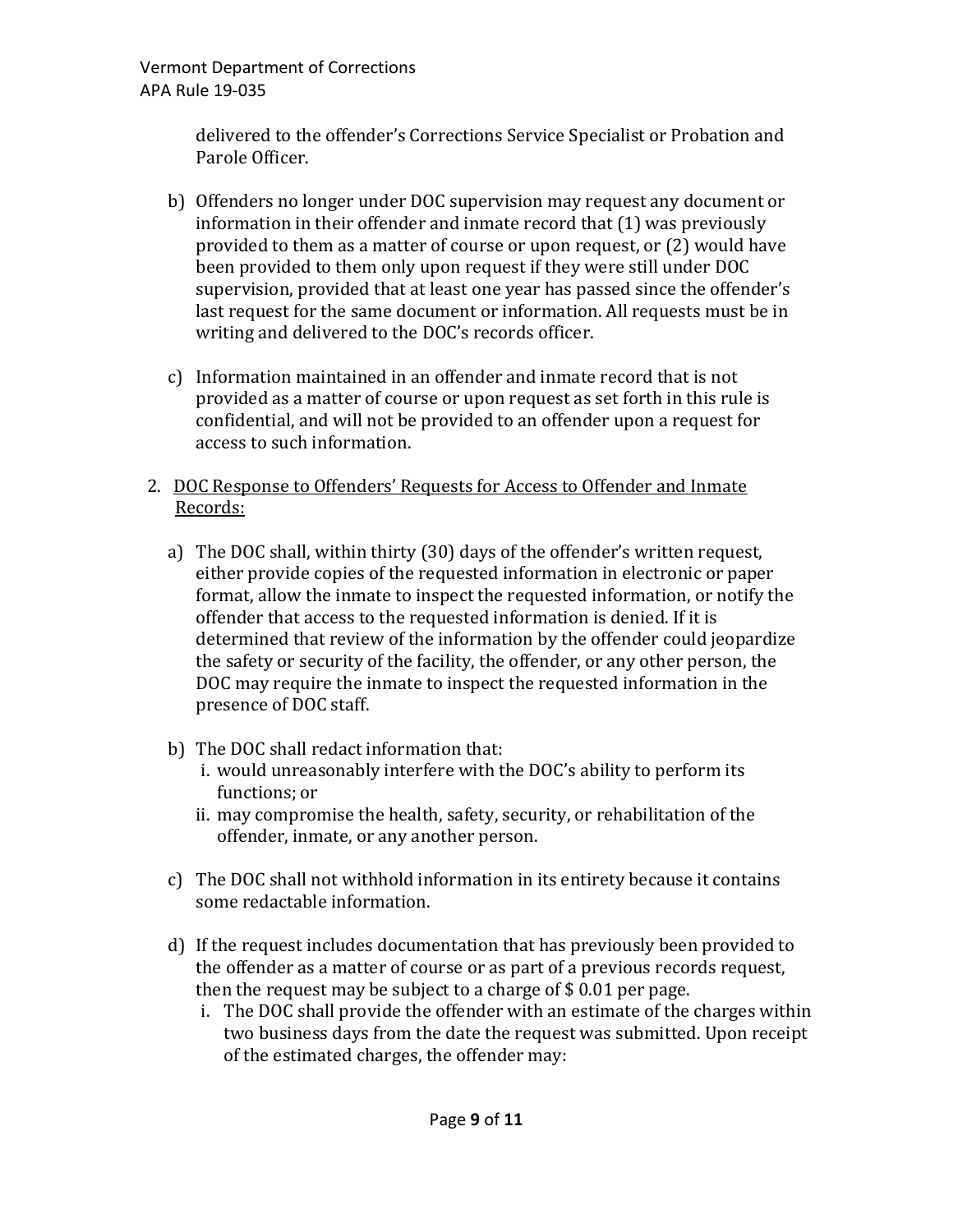- (1) Pay the estimate, commencing the thirty-day period in which the DOC must provide the requested records;
- (2) Retract the request, which shall terminate the DOC's obligation to provide the requested records;
- (3) Modify the request, resulting in the DOC providing a new estimate of charges within two business days, or
- (4) Fail to pay the estimate within thirty (30) days, which shall terminate the DOC's obligation to provide the requested records.
- ii. Offender and inmate records subject to fees shall not be disclosed until the estimated charge has been paid to the DOC.
- iii. The DOC shall waive any charges for previously requested records if their loss or destruction was not a result of the offender's actions, or for other good cause shown.

# **Timing and Appeals**

An offender shall have seven (7) calendar days to appeal the DOC's decision to deny access to requested information, commencing on the date of receipt of the denial. The appeal shall be made in writing and delivered to the offender's Corrections Service Specialist or Probation and Parole Officer.

The DOC's records officer shall review the appeal and issue a final written decision, which shall exhaust the inmate's administrative appeal, no later than 45 calendar days from the DOC's receipt of the initial request.

# **Correction of Fact**

An offender may file a grievance requesting that the DOC correct a material fact in the record that impacts the offender's rights or offender status. An offender must demonstrate that the material fact is incorrect by clear and convincing evidence and was not previously determined at a hearing or proceeding that afforded the offender due process rights to contest the determination.

# **Offender Responsibilities**

Offenders are responsible for the safekeeping of any information and documents provided to them by the DOC. All documents are subject to the DOC's property limit for inmates. If information previously provided as a matter of course or as part of a previous records request is destroyed or lost by the offender, the offender's subsequent requests for the same information may be denied if less than one year has passed since the prior request; if one year or more has passed since the previous request, the offender may be charged at the rate of \$0.01 per page.